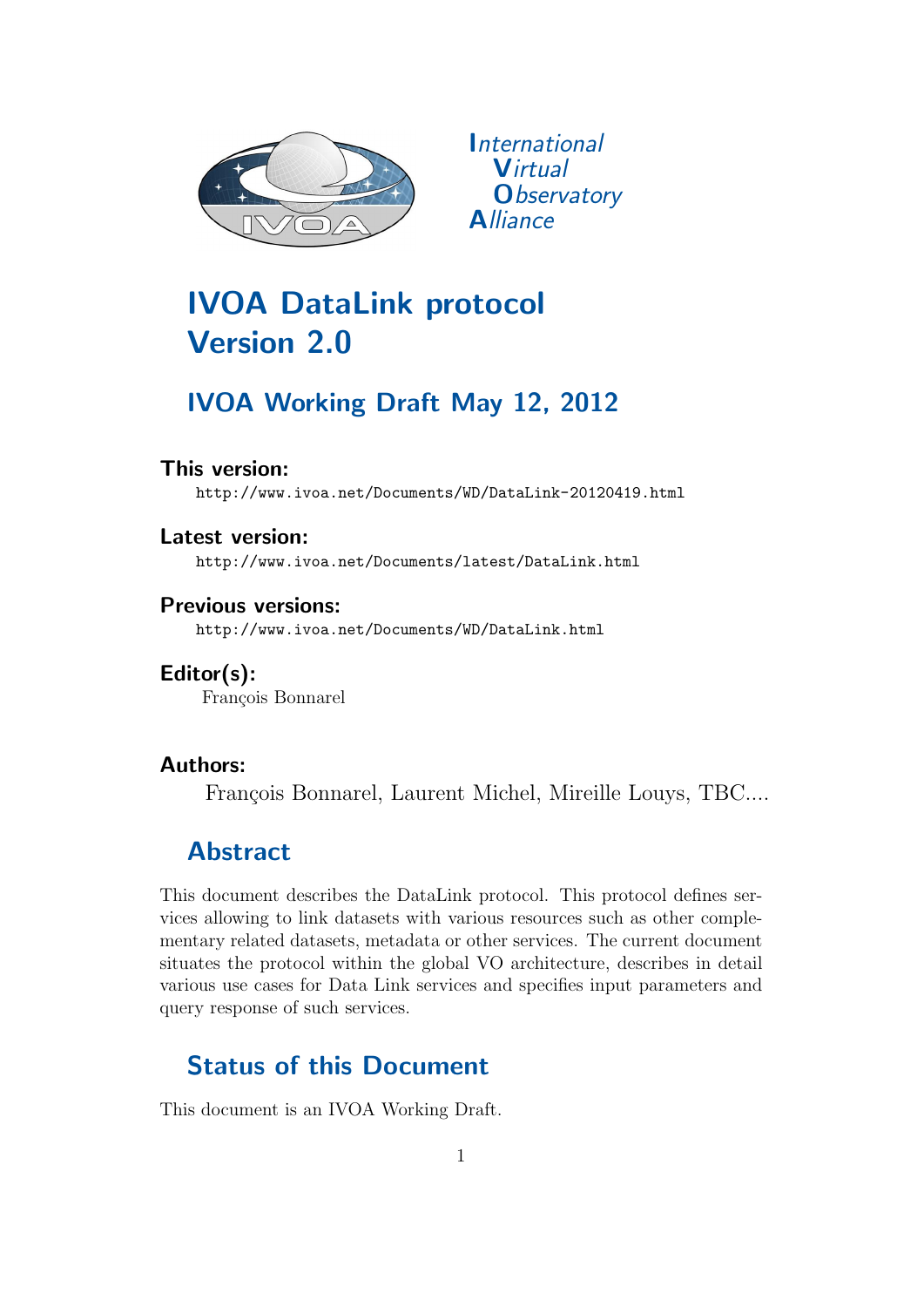## Acknowledgments

François Bonnarel and Mireille Louys thank EURO VO project for funding their participation to meetings and conferences.

## 1 Introduction

This protocol defines a new category of services allowing to link datasets with various resources such as other related datasets, metadata or other services. The specifity of these services is to provide a binding mechanism and metadata structure necessary to describe connected datasets or secondary data for independant datasets discivered in previous VO operations.

#### 1.1 DataLink within overall VO Architecture

DataLink is one of the acces protocols, relies on a DataLink model in close relationships with other protocols such as ObsTAP, SIAP, and SSAP as is illustrated by figure 1

#### 1.2 DataLink within DAL architecture

DataLink offers a binding mechanism to represent logical links between data and metadata in the IVOA. It defines an access protocol compatible to DAL protocols and extends the possibilities to select and retrieve complex datasets. It may extend the capabilities of existing dedicated protocols such as SSA, SIA, ObsTAP etc... It can be implemented as an independant service linking informations to an identified Dataset. It can also easily be included as extension of ObsTAP or typed DAL services. It can be a corner stone for simulation data access where logical connections between datasets and exploratory data need to be explicit, in close relationship with SimDAL.

### 1.3 Use cases: Linking the Discovery results with various types of access.

Suppose we have queried a DAL service... A table of results comes backwith, each row in the result table describing a dataset... In the case of ObsTAP the description contains a field named "reference" which is there for direct retrieval. Obviously richer types of "links" could be provided. Here we list various use cases and types of links to cover: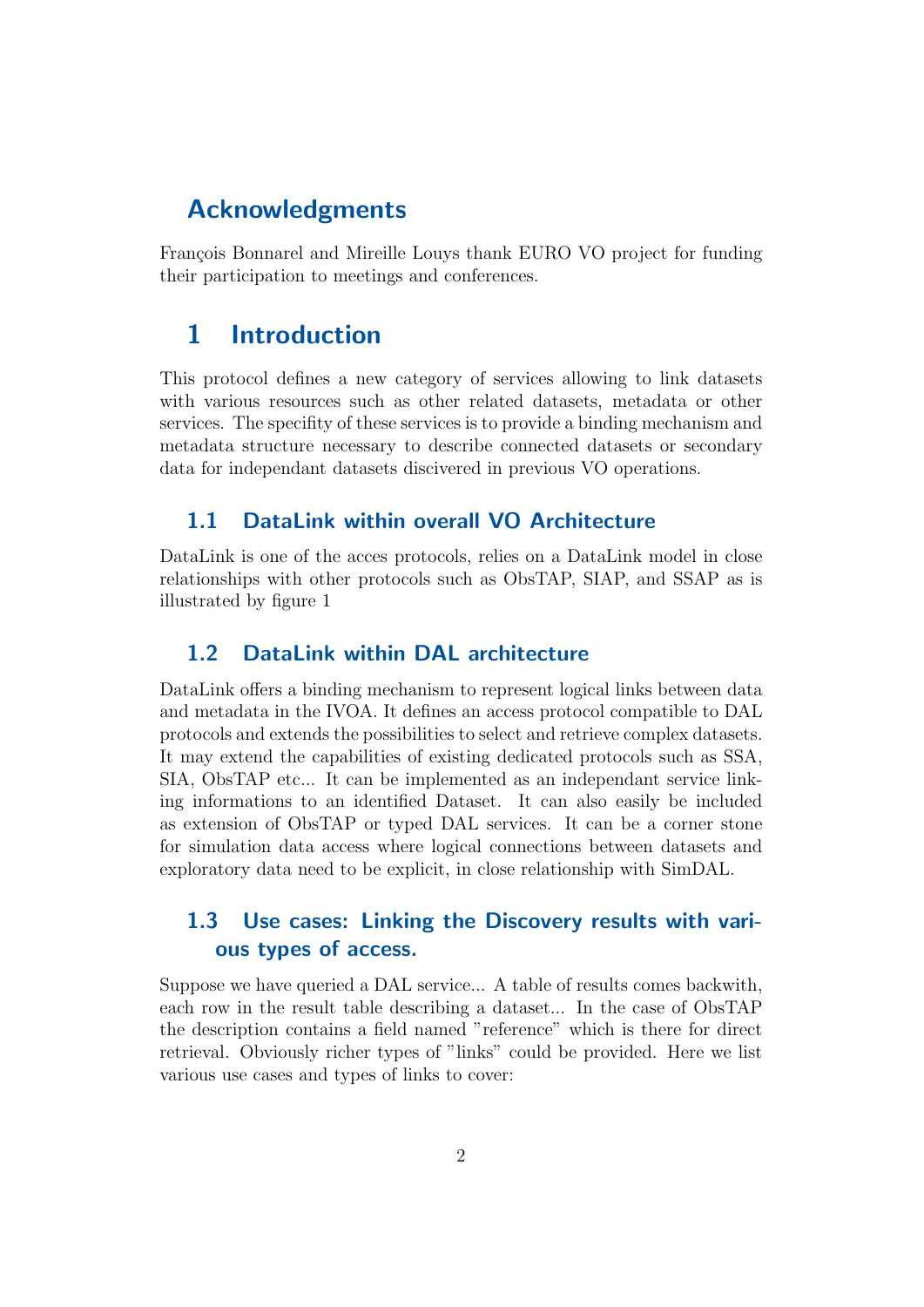

Figure 1: Data Link in the global VO architecture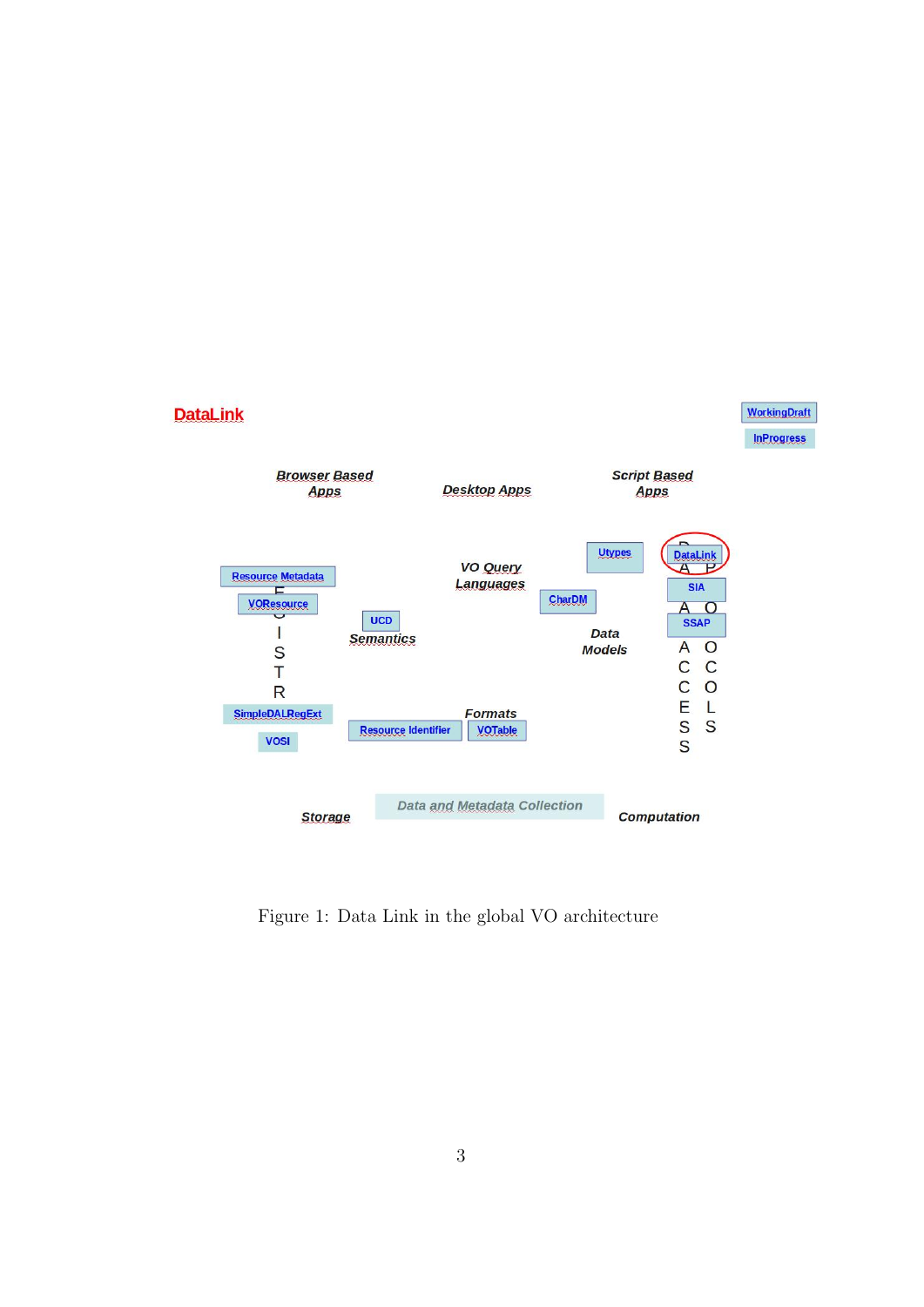- Retrieving other data formats: ObsTAP provides reference for retrieval of the dataset in one single format. Datalink can provide other formats (eg, fits instead of VOTABLE for spectra, tar instead of Zip for archives, etc ...)
- Whatever the nature of the dataset we want to provide acces to some kind of "preview" of it such as 2D-preview of the field , an undersampled cube , a graphical and rough plot of the spectrum profile.
- Many datasets exposed with ObsTAP are actually complex data sets: bunch of spectra for echelle spectrograph or IFUs, ancillary data associated with science data in the same set, various exposures and intruments for the same field in X ray data<sup>1</sup>, etc .... One typical use case there could be to explode the data set components ... It will be appreciated to obtain the list of the content of the dataset and to be able to extract some subpart of the dataset.
- Each dataset in the response could be more extensively characterised by extra metadata. These metadata could be either standardized by IVOA (full characterisation, Provenance) or proprietary... A specific mime type has to be given for each dataset...
- Link to another IVOA service with some fixed parameters such as PublisherDId, position, collectionID, etc... It can offer an access to complementary data/metadata via another IVOA service like ObsTAP or any kind of TAP service (for access to sources obtained by extraction from the current image),or simple access protocols such as SIA,SSA, etc... The specialized services can be used In query mode providing more detailed metadata or in AccessData mode with virtual data generation (cutout, resampling, etc....). Other UWS Web services for reprocessing could be pointed out too.... It could describe the ivorn of the service in the registry, and provide an URL template fixing some of the parameters dependant from the considered dataset if it makes sense.

Of course each dataset described in the Obstap or DAL service query response may have several such links and the nature of the links has to be described somehow.. The reference itself (generally a web access) has to be described by its URL, its format and size like in SSA services or ObsTAP services query responses but in addition the structure of the file has also to be given ... All the access rely on a key that uniquely identify the row:

<sup>&</sup>lt;sup>1</sup>The pipeline of XMM-Newton produces source lists with a lot of scientific products attached to individual detections (preview, spectra, time series ...). There is no easy way to retrieve datasets linked to the sources selected from a VO resource yet. That can only be done by using various source detection parameters to state very specific queries on other VO services with a risk of mismatch for people without a fine expertise in XMM data.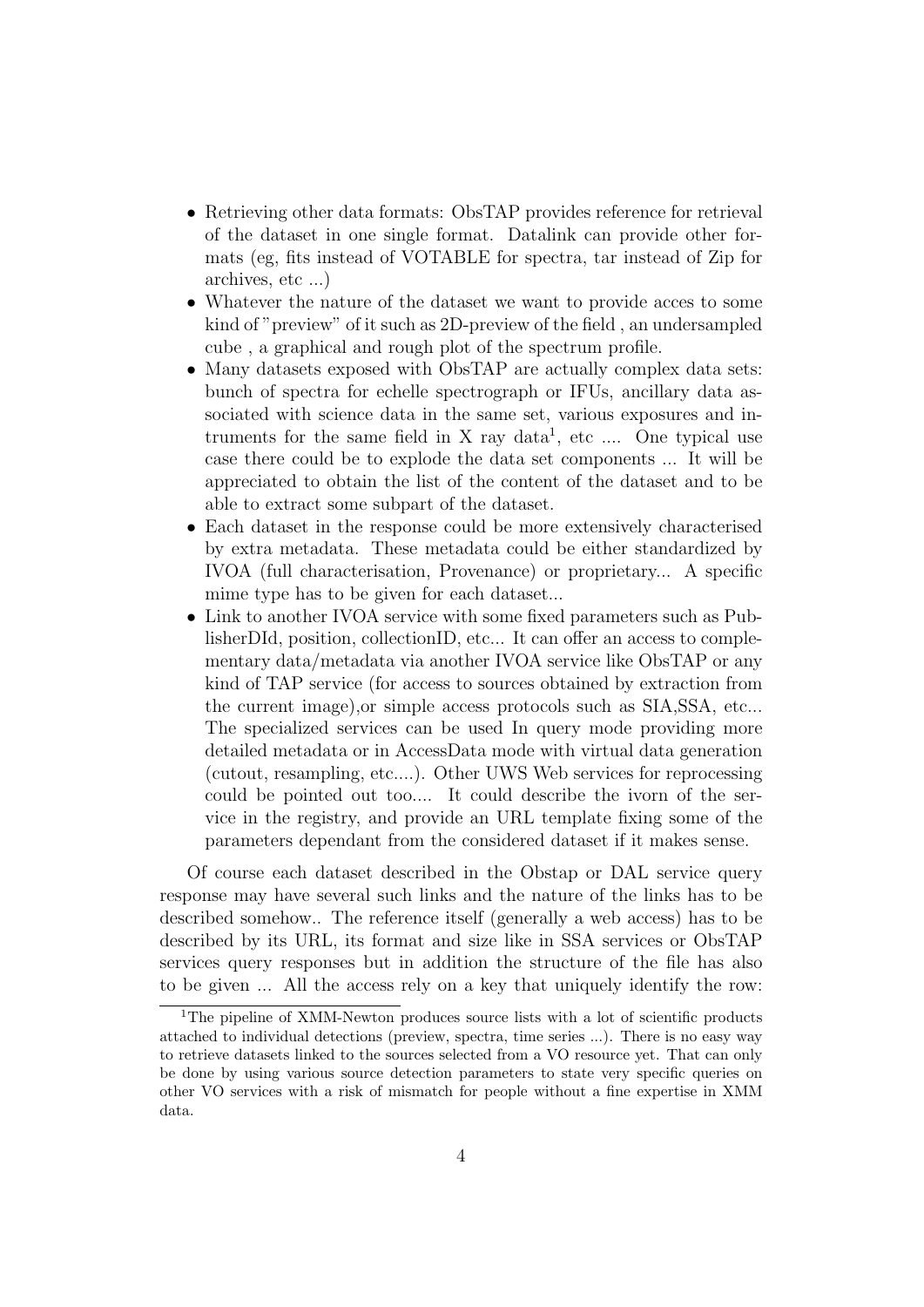

Figure 2: DataLink class UML diagram

PublisherDID is a good candidate, but any other key should be accepted as long as it is common to the main table and the DataLink response.

## 2 The DataLink model: links parameters

The remaining part of the document is there to ilustrate a possible implementaion of the DataLink concept. It may evoluate significanty in the future

We define here a DataLink class. See the UML class diagram in figure 2. The data Link node contains the following elements:

- the nodeID attribute: PublisherDID is a good candidate.
- an attribute giving the meaning (or semantics) of the link (Calibration file or SIA DESCRIPTION or catalogue part in a complex dataset -archive - )
- the IVOA type of the link: simple retrieval, IVOA service as other ObsTAP, SIA, SSA service, with either query or DataAccess method, UWS service, etc....
- an Access class detailing the structure of the link (see [1] for more complete description of this Access package.... It contains:
	- an URL or URI
	- a mime/type eg image/fits...
	- an estimated size for the response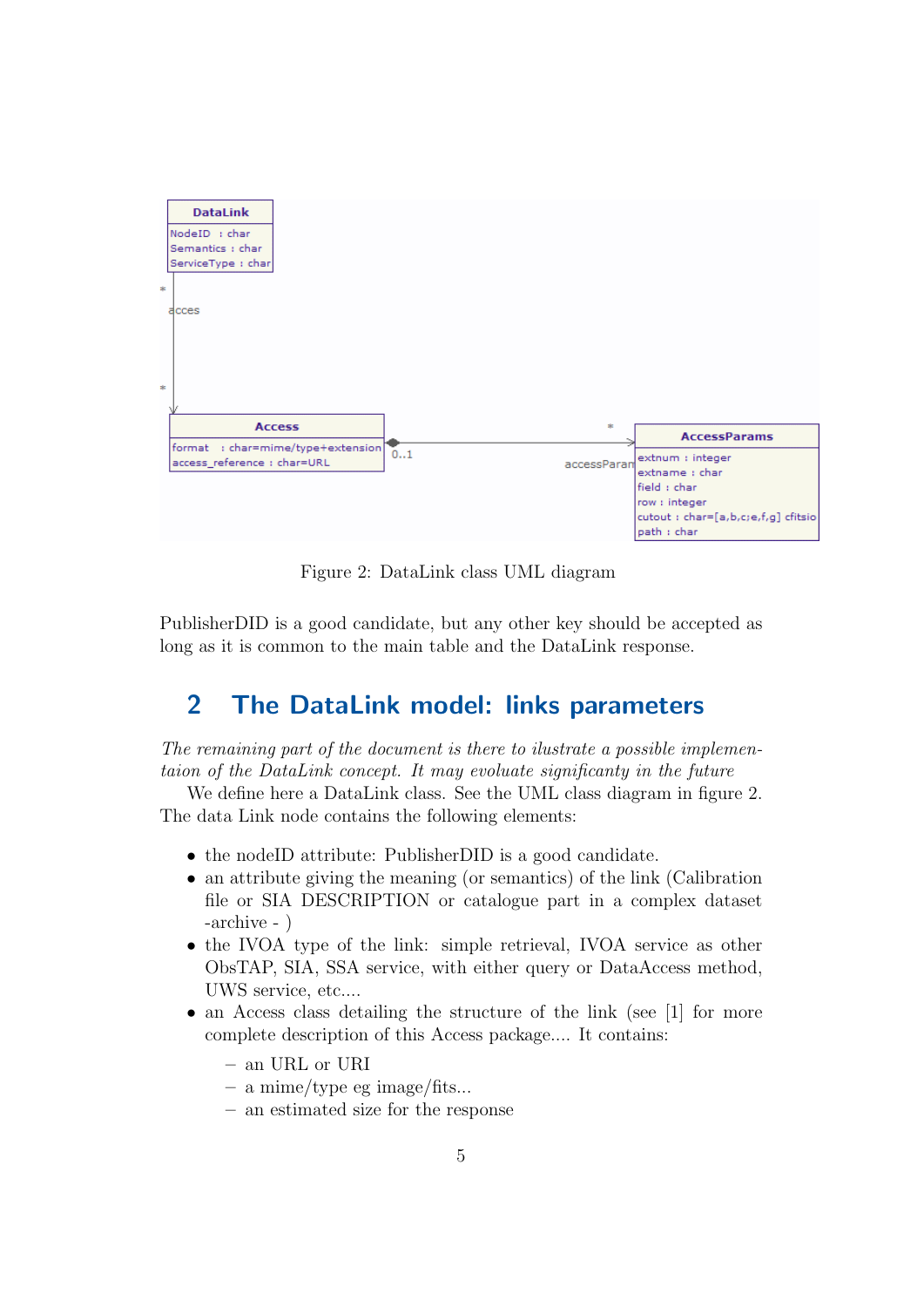- a subtype : table, votable, mef, archive
- a set of access parameters
	- ∗ path
	- ∗ cutout
	- ∗ row
	- ∗ field
	- ∗ extnum
	- ∗ extname

The Access Parameters are really important to provide localisation of a data product inside a complex data structure...

- The "Path" attribute allows to describe the file path and name inside an "archive" dataset
- The "array" attribute defines a cutout in a n-dimensional array image using the cfitsio syntax: [50:100,70:200] being the extracted subimage from pixel 50 to 100 in x and 70 to 200 in y.
- The "extnum" or "extname" attribute designates the extension number or name of a data subset in a multi extension FITS file. Extname can also be used here to designate a RESOURCE or TABLE name in a complex VOTABLE document ...
- "FIELD" and "ROW" have current significations in a FITS or VOTABLE table...

All these attributes are optional but must be used following this order :  $[path][extnum|extname][field][row][array]$  It should be possible to locate any kind of significant structure in archives or datasets containing the most commun astronomy standards for files ...

## 3 Query parameters

A DataLink service is a simple DAL service providing data links for 1 to n Datasets identified by their dataset IDs

The specific input parameters are :

- nodeID: The value for example is a PublisherDiD or any other form of valid IVOA identifier) .
- nodeIDfile: The value is a set of PublisherDids stored in a file.

This is an example of a service query: http://aaa.bbbb.fr/dal-services/datalink?nodeID="ivoa://xxx.yyy.edu/123345"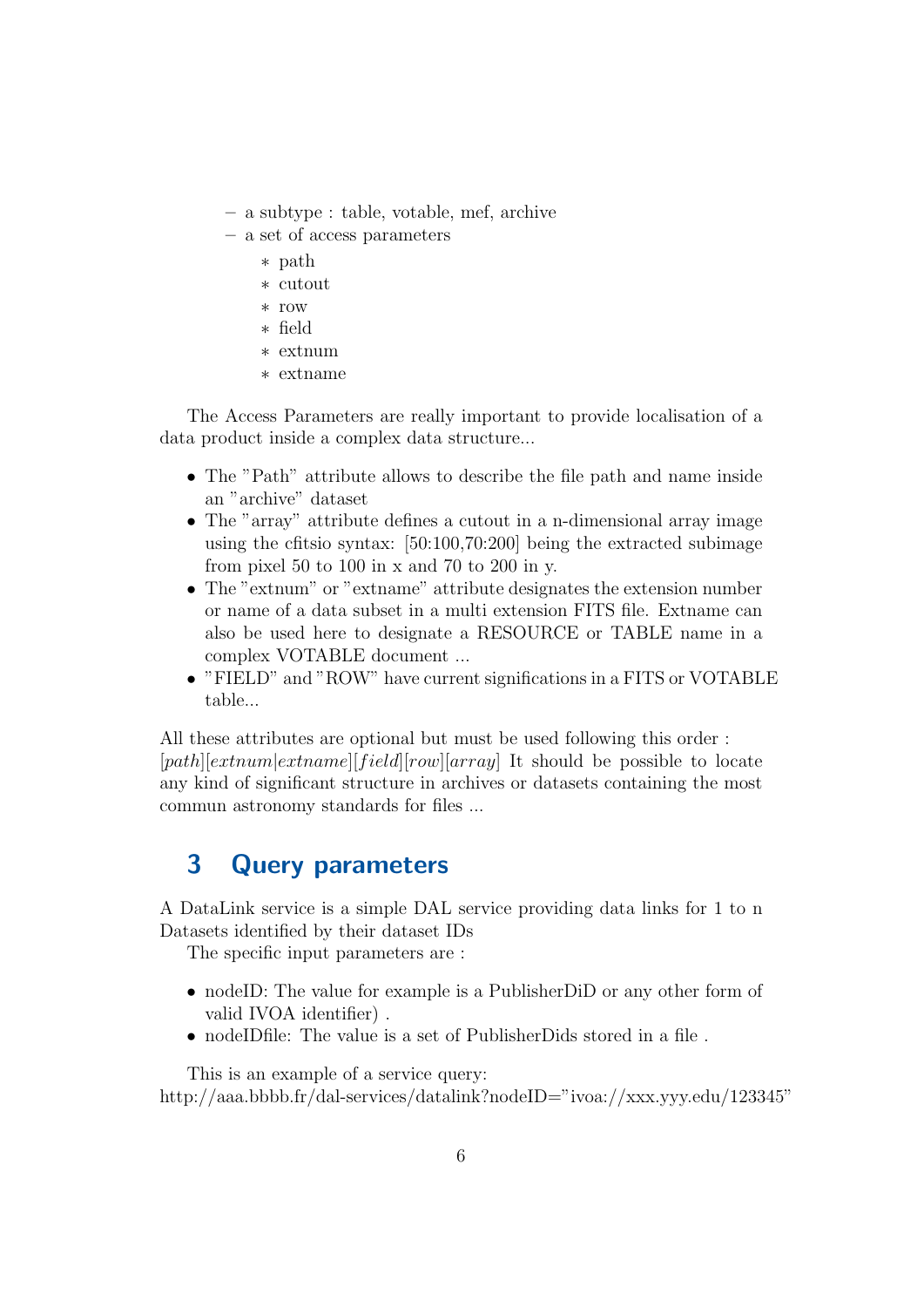where ivoa://xxx.yyy.edu/12345 is an IVOA identifier (publisherDID or whatever) of a specific observation which could have been provided by eg an Obstap Query, or any other exploration.

### 4 Response

The result is presented as a VOTABLE with one field per attribute ( attributes described above)... Table 1 gives a detailed description of the response TABLE field attributes

Appendix B gives an example of a query response.

| rapie r. Datamink response neius |          |                |                                |  |  |  |  |  |  |  |  |
|----------------------------------|----------|----------------|--------------------------------|--|--|--|--|--|--|--|--|
| name                             | datatype | ucd            | utype                          |  |  |  |  |  |  |  |  |
| nodeID                           | char     | meta.ref.ivorn | dl:DataID.PublisherDiD         |  |  |  |  |  |  |  |  |
| semantics                        | char     | meta.          | dl:Semantics                   |  |  |  |  |  |  |  |  |
| serviceType                      | char     | meta.          | dl:VOtype                      |  |  |  |  |  |  |  |  |
| reference                        | char     | meta.ref.url   | dl:Access.Reference            |  |  |  |  |  |  |  |  |
| format                           | char     | meta.code.mime | dl:Access.Format               |  |  |  |  |  |  |  |  |
| size                             | int      | meta.number    | dl:Access.Size                 |  |  |  |  |  |  |  |  |
| subtype                          | char     | meta.code      | dl:Access.subtype              |  |  |  |  |  |  |  |  |
| path                             | char     | meta           | dl:Access.AccessParams.path    |  |  |  |  |  |  |  |  |
| extnum                           | char     | meta           | dl:Access.AccessParams.extnum  |  |  |  |  |  |  |  |  |
| extname                          | char     | meta           | dl:Access.AccessParams.extname |  |  |  |  |  |  |  |  |
| field                            | char     | meta           | dl:Access.AccessParams.field   |  |  |  |  |  |  |  |  |
| row                              | char     | meta           | dl:Access.AccessParams.row     |  |  |  |  |  |  |  |  |
| array                            | char     | meta           | dl:Access.AccessParams.cutout  |  |  |  |  |  |  |  |  |

Table 1: DataLink response fields

### 5 Extensions of ObsTAP for dataLinking

In any case an ObsTAp service is a TAP service and may accept several query languages...([2]) The mandatory ADQL interface can be usefully completed by PQL for example. In the case we use a Obstap service with a PQL interface the standard doesn't require the single table response ... This allows to add DAL extensions (additional tables) - see SSA recommendation for a definition of DAL extension mechanism - to the main standard Obstap table. Adding a specific DataLink response to the main Obstap table becomes then possible.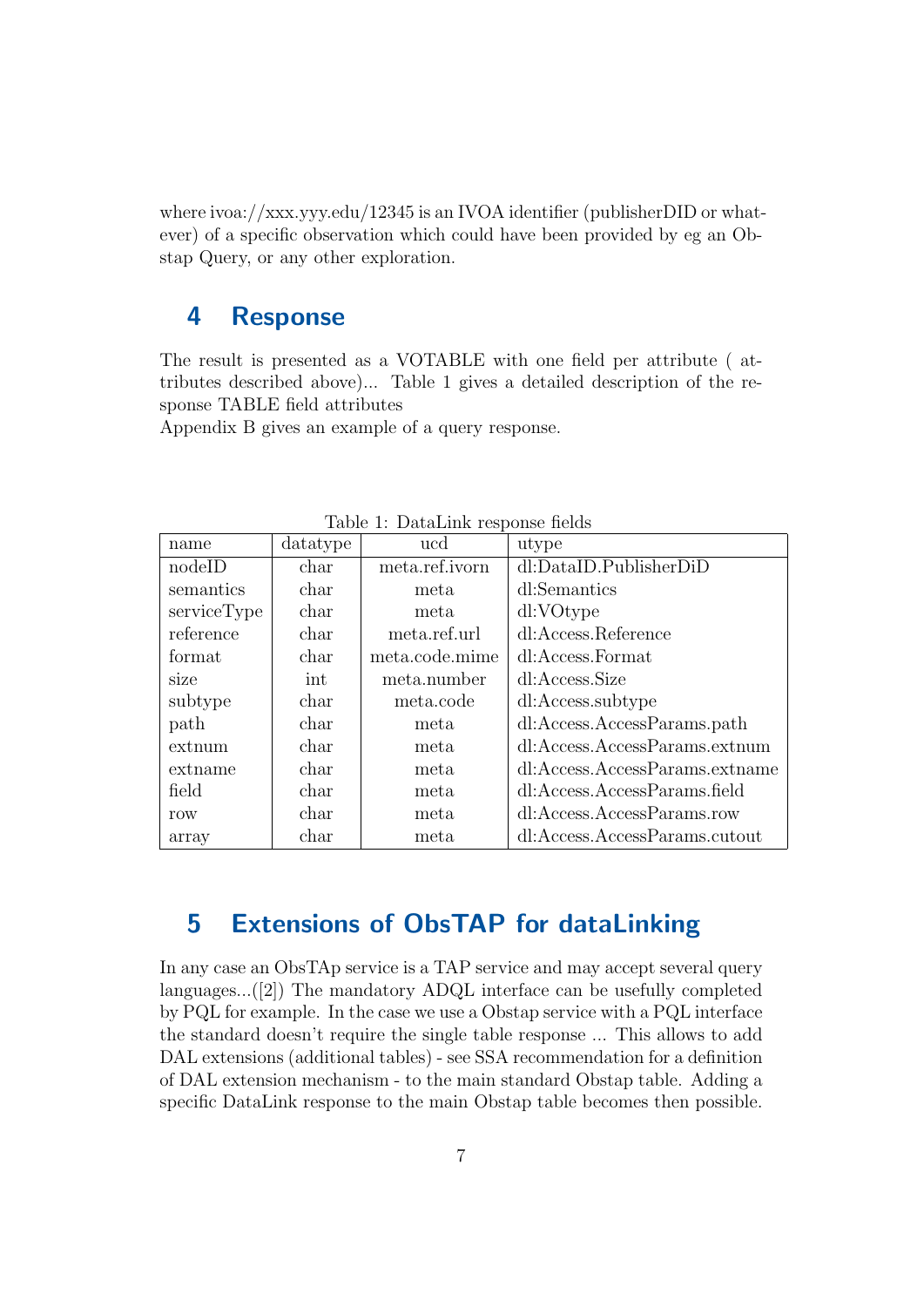The PublisherDId FIELD which is common to the two tables allows to relate records in the main obstap table to records in the concatenated DataLink response, and can be used as a reference key. This approach avoids the necessity for the clients to extract the URL for the dataLink service from the main table and to start a new query on another service... In addition a future version of ObsTAp could benefit defining an additional FIELD with utype "dataLink" which will be pointing to a DataLink service (a PARAM could also be sufficient, giving the service root URL), using the PublisherDid value of each record as the main parameter for the query.

## Appendix A: Background and motivation of the DataLink concept within the DAL landscape

Discussion in the IVOA has shown that "DataLink" is a usefull concept within the scope of the Generic data set protocols such as ObsTAP (1.2.2 below) . See [3] for first description of the GDS concept and [4] for first mention of the DataLink concept.

Within the scope of DAL protocols, the Generic dataset concept illustrate the need for a type of services valid for any kind of data , as a counterpart of typed interfaces such as SSA and SIA ... which can describe only a single category of data, but can do it in finer details, with a data model specific to the data.

As a conterpart to their generality generic dataset services can only describe data sets or files as they are stored in some archive, whereas the typed interfaces (SIA, SSA ...) can describe, and provide access to both static archival datasets as well as virtual data built on the fly from these static datasets ( see [5] ).

Finally, since generic dataset services such as ObsTAP are valid for any type of data they can also encompass all sorts of complex data.

A complex observation consisting of several related data products can be described globally via generic dataset query mechanisms such as ObsTAP query. For example we might have a survey field consisting of a spectral data cube, some 2-D projections of the cube (integrated flux, maps for a given wavelength, velocity/position maps, etc ...), a source catalog for the field computed from the 2-D continuum, and possibly some extracted spectra of objects in the field. Hence there is a need for a flexible frame where all related info can be gathered and made accessible.

It is the work of Client applications to deal with the data sets.

Therefore clients supporting simple access protocol will manage selection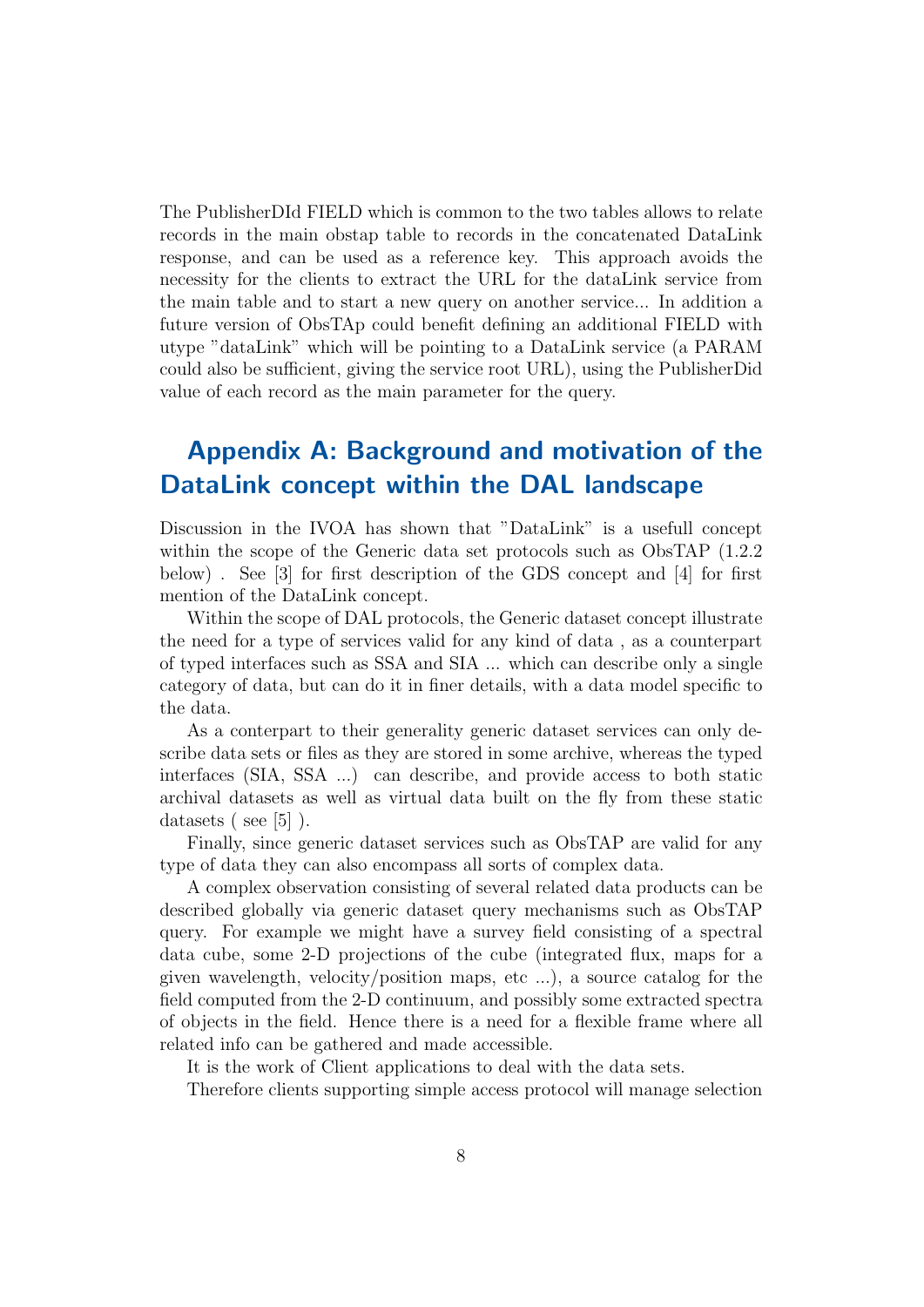and retrieval of existing archive datasets while more sophisticated applications can expose connected resources via DataLinks.

Identifying partnership between files require 3 basic properties for a link to be described : a dataset ID (PublisherDID or whatever) used as a key, a URL and a link type and semantic.

A dataset can have a number of such links.

#### Discovery with Obstap

ObsTAP is actually playing the role of a Generic dataset discovery service..

Built on the work done on data models ([6]) and TAP ([2]), the ObsTAP standard service protocol ([7]) allows to expose standard metadata describing available datasets stemming from observation collections, including complex datasets delivered as archive files. The goal of ObsTAP is to provide such a capability based upon an essential subset of the general observational data model.

Specifically, this effort defined a database table to describe astronomical datasets (data products) stored in archives that can be queried directly with the TAP protocol. This is very useful for global data discovery as any type of data can be described in a straightforward and uniform way.

The described datasets can be either directly downloaded, or linked to IVOA Data Access Layer (DAL) protocols such as for accessing images (SIA) or spectra (SSA) or any appropriate service. These links can potentially be used to perform more advanced data access operations on the referenced datasets.

Actually this is what is behind the "DataLink" concept which is described in the main part of this document.

### Appendix B: response example

In the following response example, where the main dataset is discovered as a tar archive, the first record links to the full retrieval of the whole archive, the second record links to a FITS image cccc.fits in the directory image of the tar file.... The last record links to the query method of a SIAP service which will answer by description of images sharing the "ivoa://xxx.yyy.edu/123345" Obsid. Figure 3 shows a visualization of this query response with TOPcat.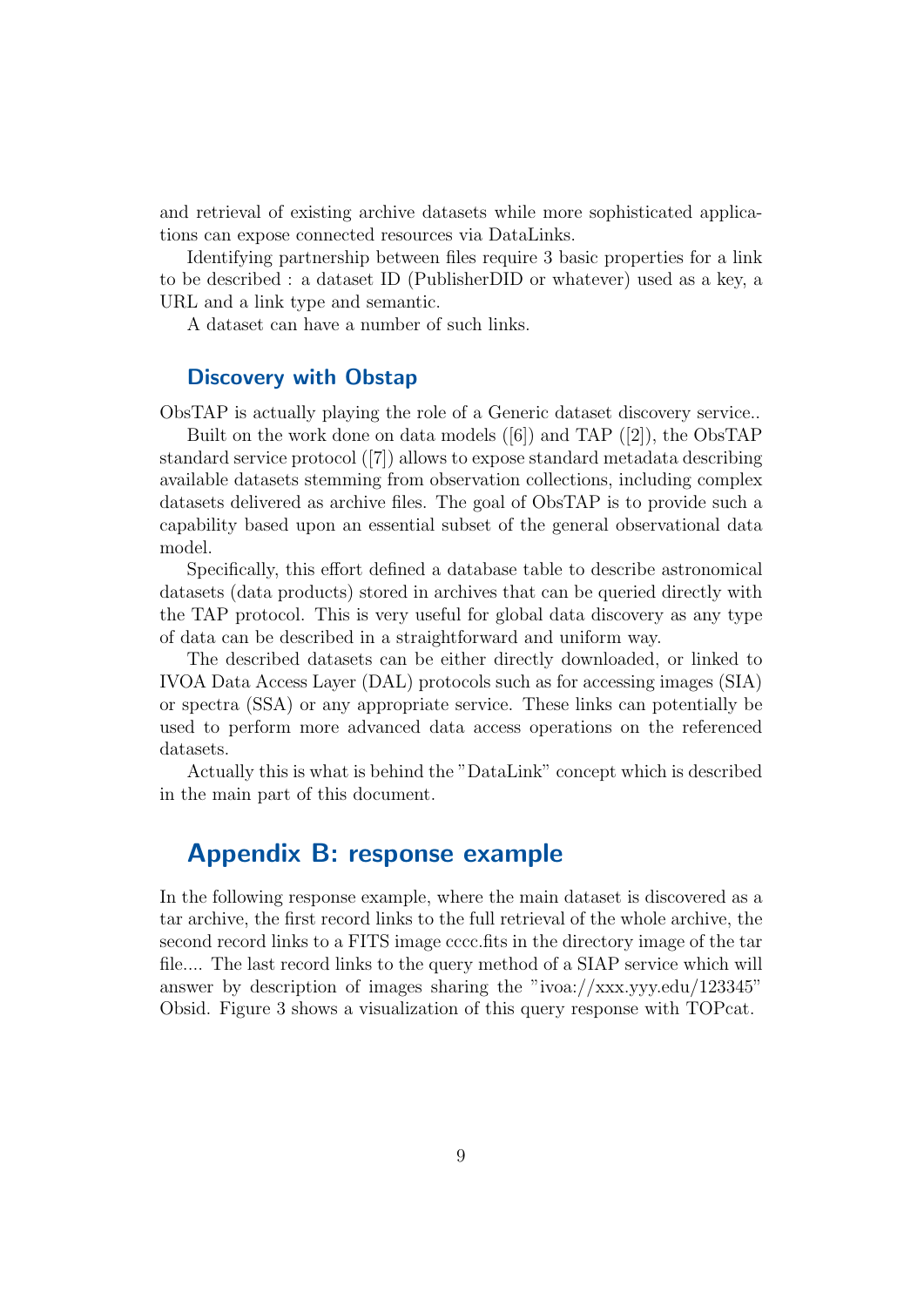|                     | <b>TOPCAT(1): Table Browser</b>  |                      |           |                                                                 |                   |                              |         |                 |      |                |       | $ \bullet$ $\mathbf{x}$ |  |  |  |
|---------------------|----------------------------------|----------------------|-----------|-----------------------------------------------------------------|-------------------|------------------------------|---------|-----------------|------|----------------|-------|-------------------------|--|--|--|
|                     | <b>File Subsets Help</b>         |                      |           |                                                                 |                   |                              |         |                 |      |                |       |                         |  |  |  |
| 曲黒<br>$\boxed{2}$ X |                                  |                      |           |                                                                 |                   |                              |         |                 |      |                |       |                         |  |  |  |
|                     | Table Browser for 1: VOtable.xml |                      |           |                                                                 |                   |                              |         |                 |      |                |       |                         |  |  |  |
|                     | Obsid                            | <b>Semantics</b>     | Servicety | reference                                                       | format            | size                         | subtype | path            |      | extnum extname | field |                         |  |  |  |
|                     | 1   ivoa://xxx.yyy.edu/123345    | full dataset         | retrieval | http://xxx.yyy.de/archive.tar                                   | 3.45 <sub>b</sub> | archive/tar                  | none    | none            | none | none           | none  |                         |  |  |  |
|                     | 2 ivoa://xxx.yyy.edu/123345      | image                | retrieval | http://xxx.yyv.de/archive.tar                                   | 1 <sub>6b</sub>   | image/fits                   | none    | image/cccc.fits | none | none           | none  |                         |  |  |  |
|                     | 3   ivoa://xxx.yyy.edu/123345    | image metadata i sia |           | http://xxx.yyy.de/sinea?query&obsid="ivoa://xxx.yyy.edu/123345" | 1 <sub>kb</sub>   | application/xml+votable none |         | none            | none | none           | none  | nd                      |  |  |  |
|                     |                                  |                      |           |                                                                 |                   |                              |         |                 |      |                |       |                         |  |  |  |

Figure 3: DataLink response example visualized with TOPcat

```
<TABLE name="DataLinks">
  <FIELD name="Obsid" utype="dl:Dataid.ObservationID" datatype="char" arraysize="*"/>
  <FIELD name="Semantics" utype="dl:Semantics" datatype="char" arraysize="*"/>
  <FIELD name="Servicetype" utype="dl:Votype" datatype="char" arraysize="*"/>
  <FIELD name="reference" utype="dl:Access.Reference" datatype="char" arraysize="*"/>
  <FIELD name="format" utype="dl:Access.Format" datatype="char" arraysize="*"/>
  <FIELD name="size" utype="dl:Access.Size" datatype="char" arraysize="*"/>
  <FIELD name="subtype" utype="dl:Access.subtype" datatype="char" arraysize="*"/>
  <FIELD name="path" utype="dl:Access.AccessParams.path" datatype="char" arraysize="*"/>
  <FIELD name="extnum" utype="dl:Access.AccessParams.extnum" datatype="char" arraysize="*"/>
  <FIELD name="extname" utype="dl:Access.AccessParams.extname" datatype="char" arraysize="*"/>
  <FIELD name="field" utype="dl:Access.AccessParams.field" datatype="char" arraysize="*"/>
  <FIELD name="row" utype="dl:Access.AccessParams.row" datatype="char" arraysize="*"/>
  <FIELD name="array" utype="dl:Access.AccessParams.cutout" datatype="char" arraysize="*"/>
  <DATA>
     <TABLEDATA>
        <TR>
        <TD>ivoa://xxx.yyy.edu/123345</TD>
        <TD>full dataset</TD>
        <TD>retrieval</TD>
        <TD>http://xxx.yyy.de/archive.tar</TD>
        <TD>3.4Gb</TD>
        <TD>archive/tar</TD>
        <TD>none</TD>
        <TD>none</TD>
        <TD>none</TD>
        <TD>none</TD>
        <TD>none</TD>
        <TD>none</TD>
        <TD>none</TD>
        </TR><TR>
        <TD>ivoa://xxx.yyy.edu/123345</TD>
        <TD>image</TD>
        <TD>retrieval</TD>
        <TD>http://xxx.yyy.de/archive.tar</TD>
        <TD>1Gb</TD>
        <TD>image/fits</TD>
        <TD>none</TD>
        <TD>image/cccc.fits</TD>
```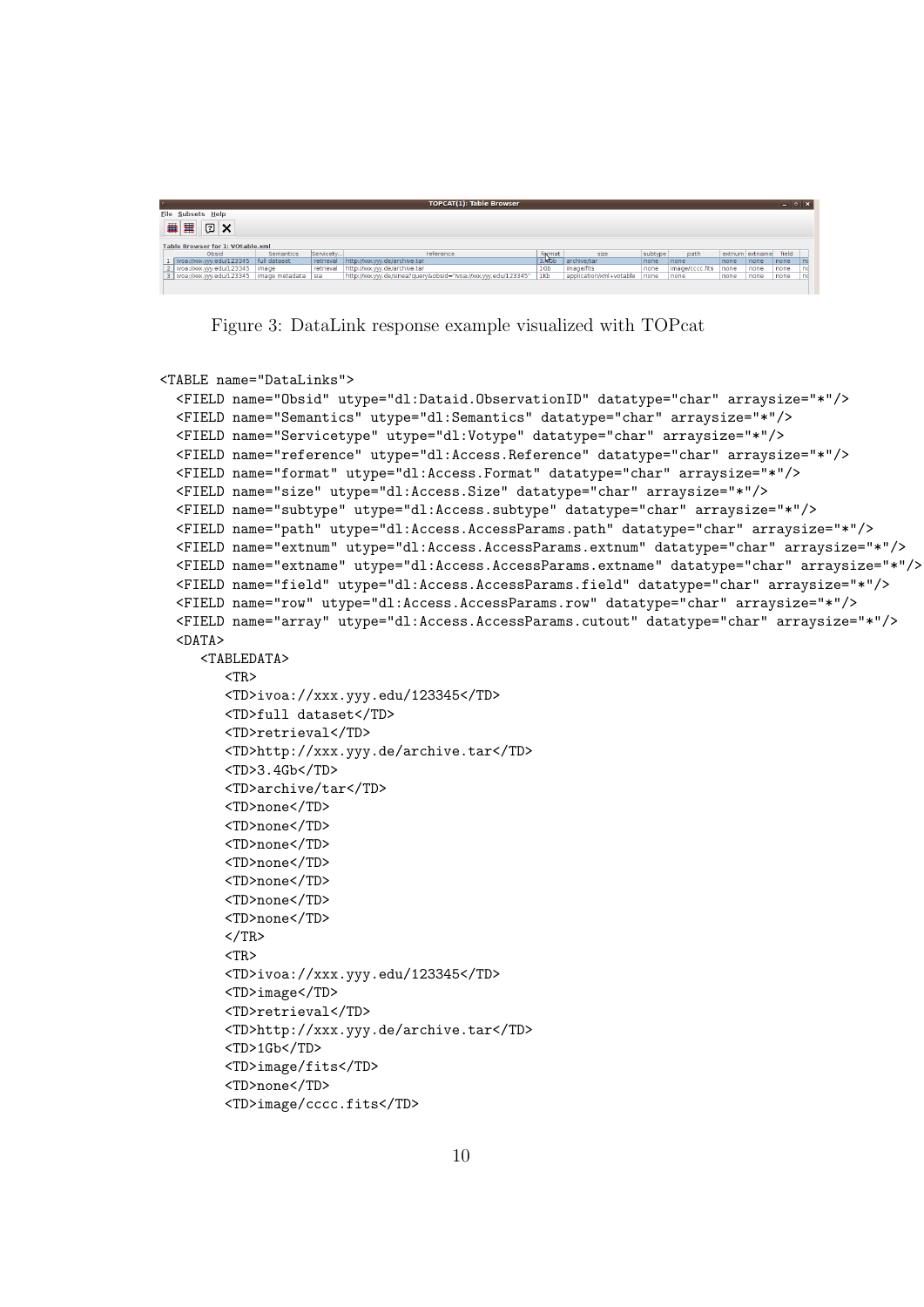```
<TD>none</TD>
    <TD>none</TD>
    <TD>none</TD>
    <TD>none</TD>
    <TD>none</TD>
    </TR>
    <TR>
    <TD>ivoa://xxx.yyy.edu/123345</TD>
    <TD>image metadata</TD>
    <TD>sia</TD>
    <TD>http://xxx.yyy.de/sinea?query&obsid="ivoa://xxx.yyy.edu/123345"</TD>
    <TD>1Kb</TD>
    <TD>application/xml+votable</TD>
    <TD>none</TD>
    <TD>none</TD>
    <TD>none</TD>
    <TD>none</TD>
    <TD>none</TD>
    <TD>none</TD>
    <TD>none</TD>
    \rm < /TR> \rm</TABLEDATA>
 </DATA>
</TABLE>
```